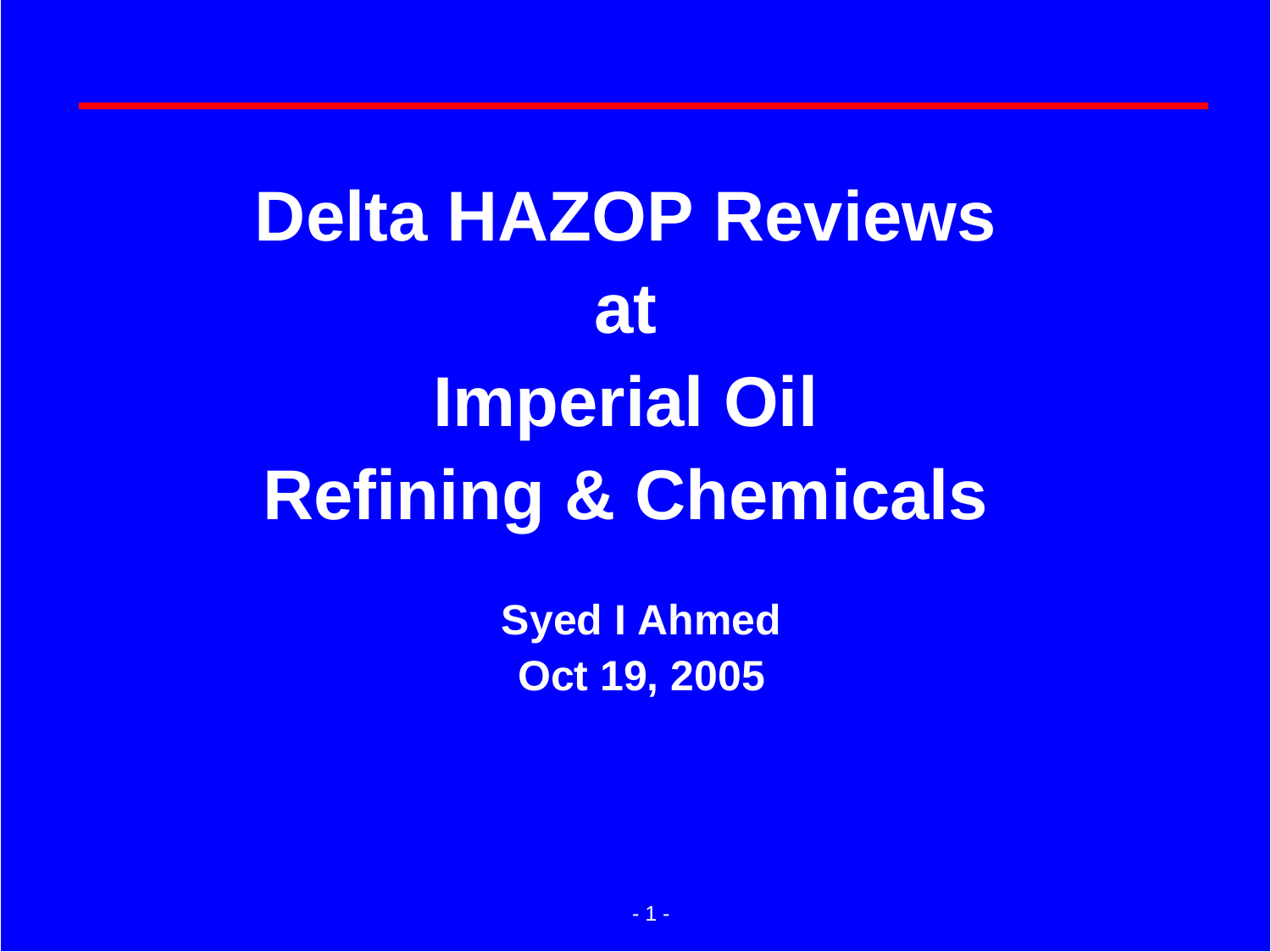#### •**BACKGROUND**

- **A formal program of periodic, detailed HAZOP reviews was initiated in 1992**
- **Required by Imperial Oil's Operations Integrity Management Framework**
- **All Refining & Chemicals facilities - Process, Offsites and Infrastructure - are reviewed on a five year cycle**
- **Resources committed are significant**
	- A team of up to five experts (technology, design, operations, process engineering, risk assessment) were dedicated full time for up to two weeks on each HAZOP review
	- Part time participation by key maintenance, inspection, I&E, rotating equipment, environmental management and IH personnel
	- 22 to 25 reviews each year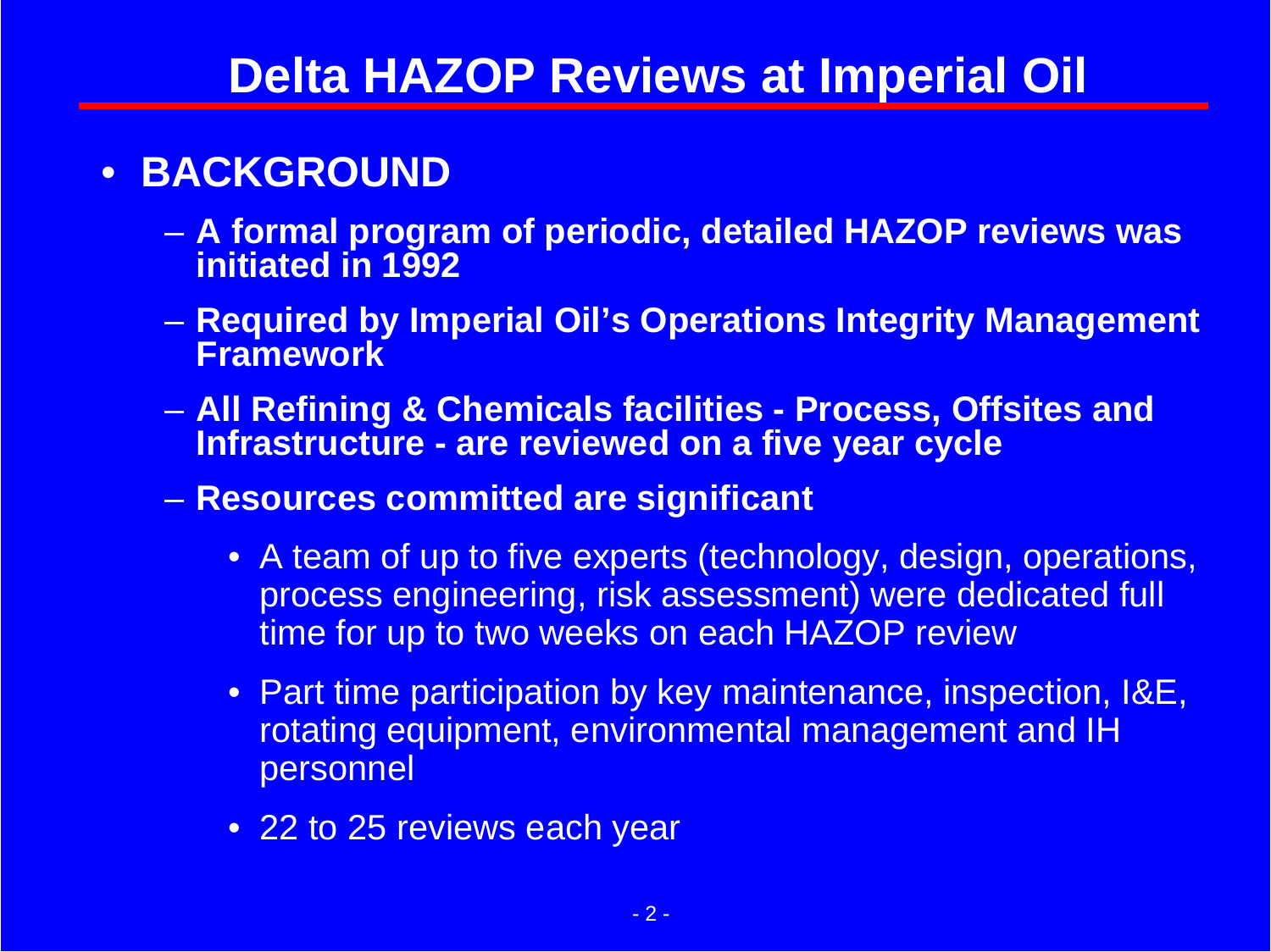#### $\bullet$ **BACKGROUND (cont'd)**

 The review team uses ExxonMobil's 'Knowledge-Based HAZOP' a meticulous, detailed process which includes

- a line by line review of P&IDs for identification of potential deficiencies, failure modes and associated risks
- interviews to gather information from and concerns of key site personnel
- review of incidents and near misses since the last HAZOP **review**
- site visits to assess facility condition and control of hazards
- review of documentation and maintenance of safety critical equipment and devices and safety critical procedures
- categorization of all identified risk scenarios using IOL Risk **Matrix**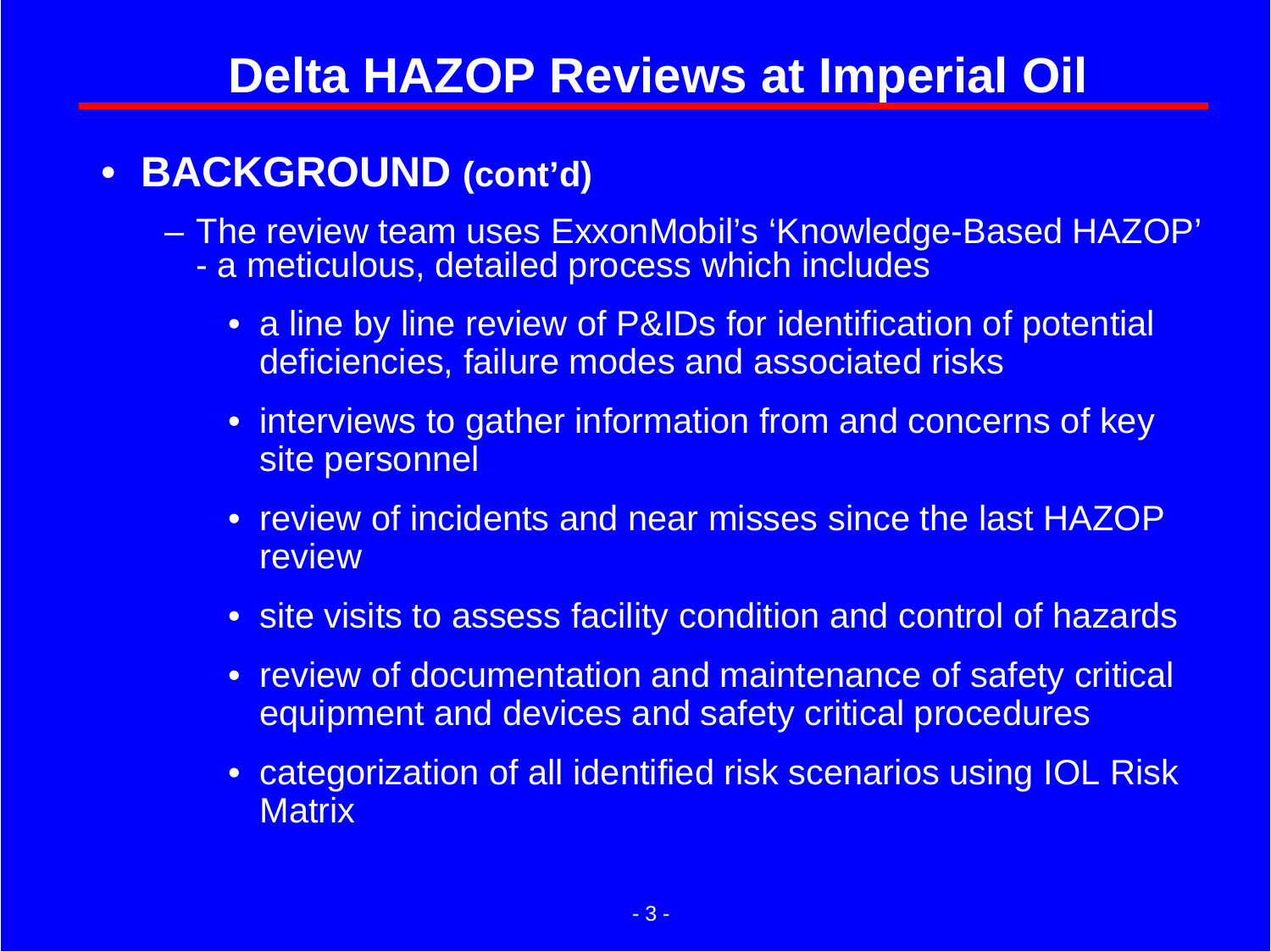#### $\bullet$ **BACKGROUND (cont'd)**

- By 2002, HAZOP reviews were in the third cycle
- For facilities where little or no change had occurred, fewer and mainly lower risk items were being identified
- Also by 2002, Operations Integrity Managing Systems (OIMS) were firmly entrenched at all Imperial Oil sites and was driving diligence in
	- follow-up and resolution of HAZOP identified risks
	- timely inspection and maintenance of equipment, especially safety critical equipment
	- using a prescribed Management of Change (MOC) process to document, assess, approve and manage the risk of all changes
- as well as in all other OI areas such as documentation of procedures, facilities design and construction, personnel training, etc.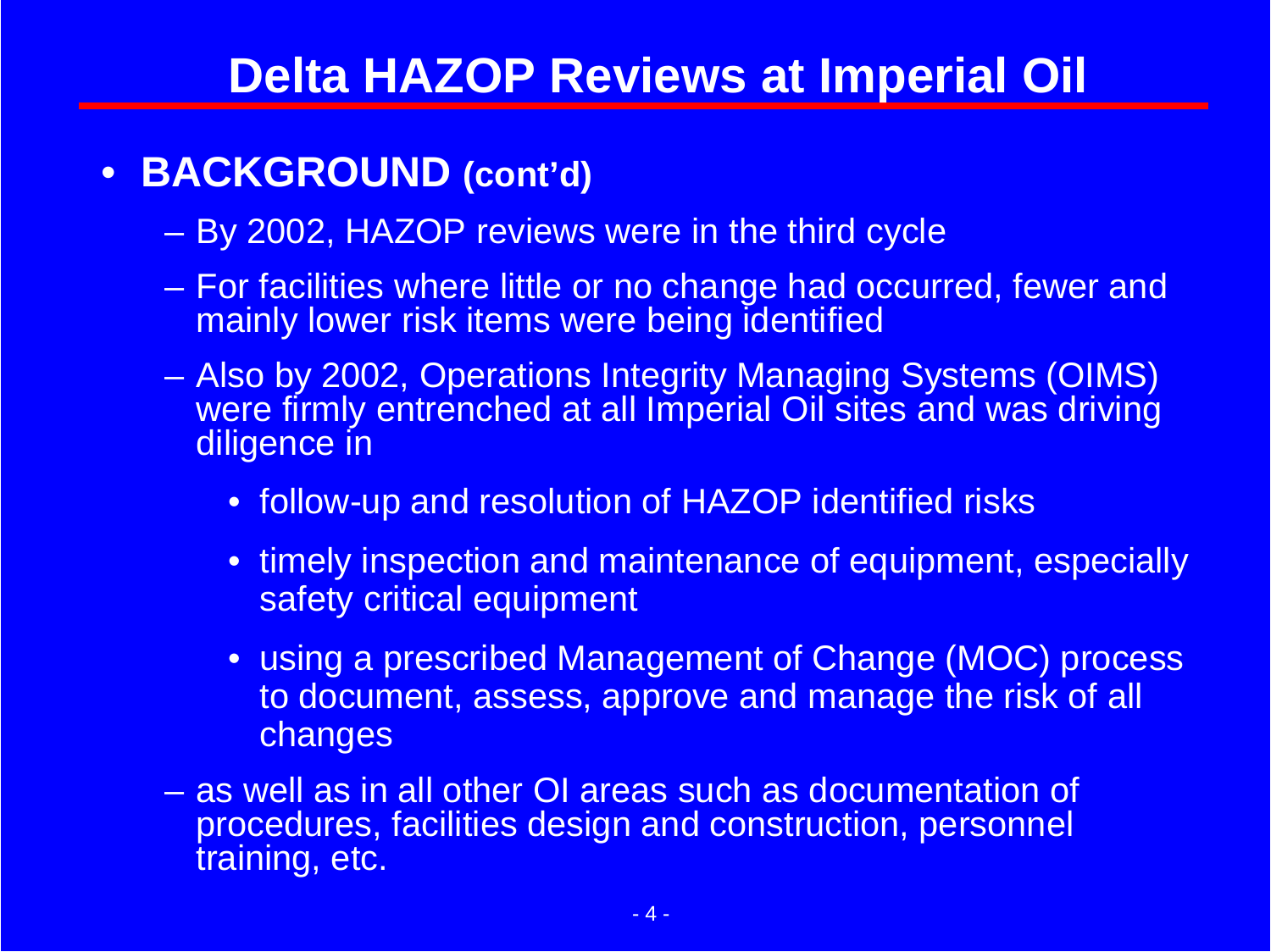### • **The Delta HAZOP Concept**

- In delta HAZOPs, the review process and team membership remain the same but the review is focussed only on CHANGES made since the last HAZOP
- – Diligent compliance to OIMS MOC documentation requirements was key to creating the conditions for considering the use of the 'delta HAZOP' methodology
- The MOC history related to the facility enables the identification of all changes such as to the physical facilities, feed rates and compositions, operating conditions, operating envelope, operating procedures, chemical injections, maintenance practices, staffing and training, P&IDs, applicable design standards and regulatory requirements, loss prevention goals, new risk perceptions
- A knowledge-based review process is used, as for the detailed HAZOPs, to identify (i) the impacts of the changes on previously identified risks and their mitigation and (ii) new risks that my have been created by these changes